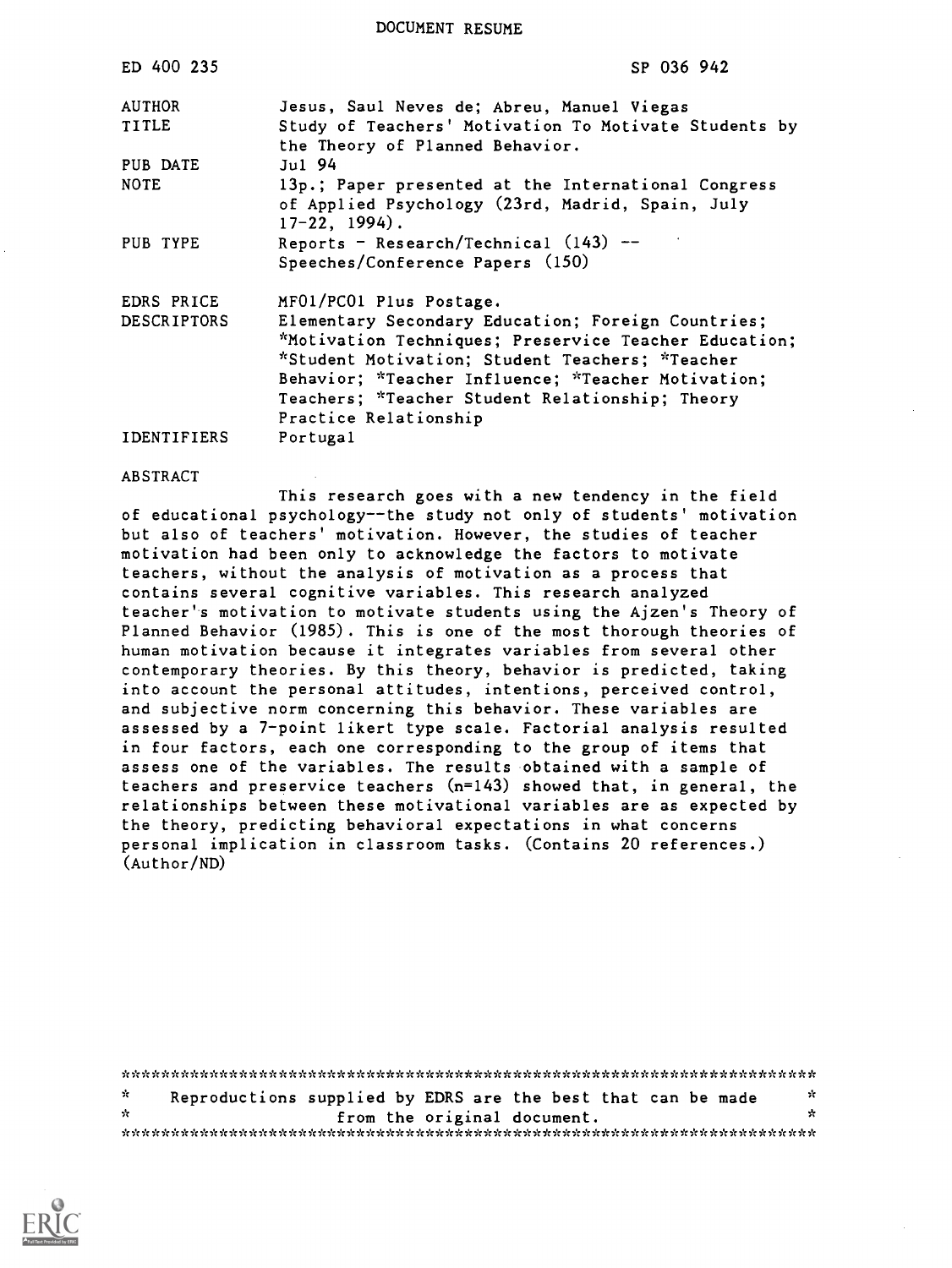"PERMISSION TO REPRODUCE THIS MATTERIAL WAS BEEN GRANTED BY

TO THE EDUCATIONAL RESOURCES INFORMATION CENTER (ERIC)."

# STUDY OF TEACHERS' MOTIVATION TO MOTIVATE STUDENTS BY THE THEORY OF PLANNED BEHAVIOR

Saul Neves de Jesus Manuel Viegas Abreu

University of Coimbra (Portugal)

U.S. DEPARTMENT OF EDUCATION Office of Educational Research and Improvement EDUCATIONAL RESOURCES INFORMATION CENTER IERIC)

0 This document has been reproduced as received from the person or organization Originating it.

0 Minor changes have been made to improve reproduction Quality.

Points of view or opinions stated in this docu-ment do not necessarily represent official OERI position or policy.

# BEST COPY AVAILABLE

P  $\circ$ ပာ

 $\alpha$ <br>  $\rightarrow$  Paper presented at the

"23rd International Congress of Applied Psychology"

 $\varphi$  (Madrid, Spain, 17-22 July 1994)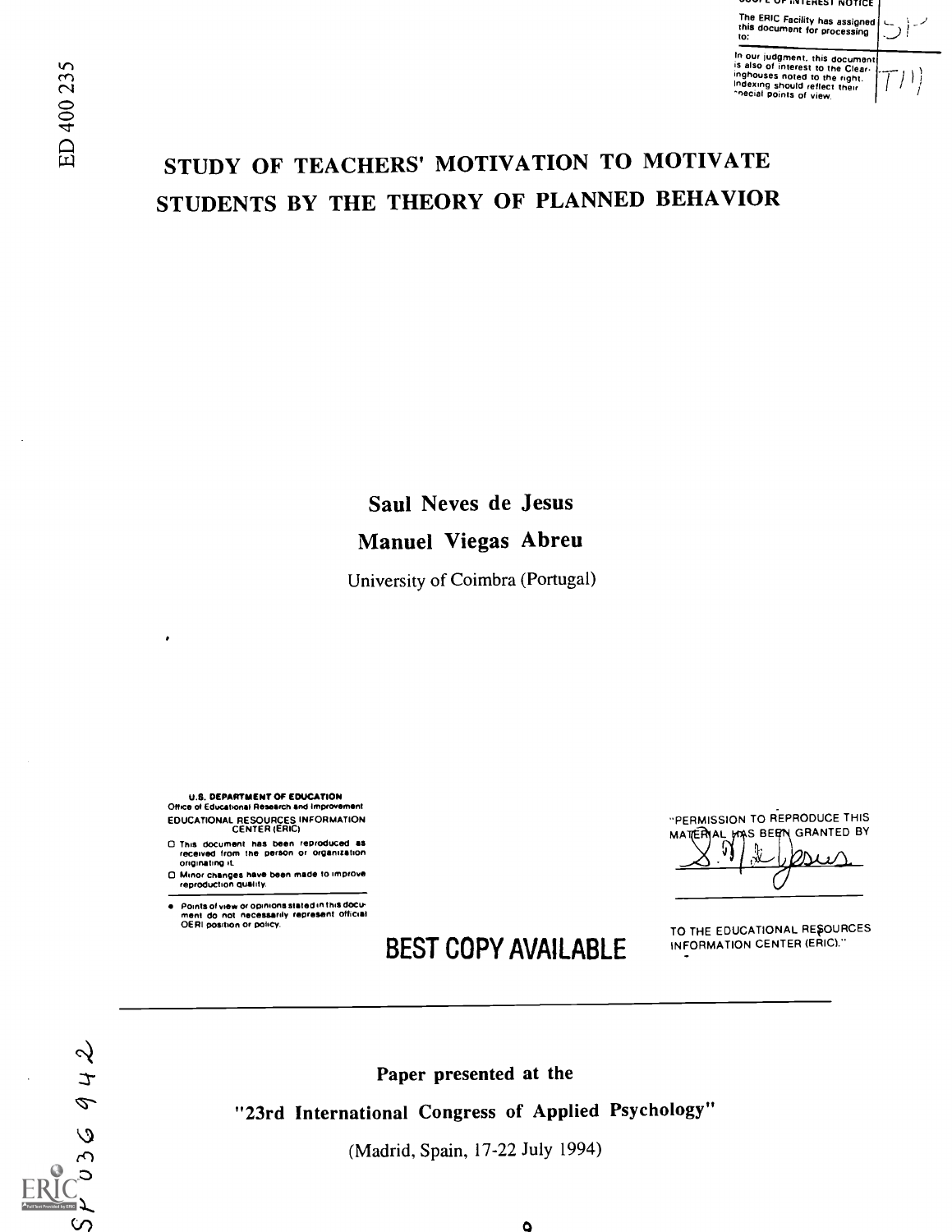#### ABSTRACT

This research goes with a new tendency in the field of Educational Psychology, that is the study, not only of students' motivation, but also of teachers' motivation. Nevertheless, the studies about teacher motivation had been only to knowledge the factors to motivate teachers, without the analysis of the motivation as a process that contain several cognitive variables.

In this research is analysed the teachers' motivation to motivate students by the Ajzen' Theory of Planned Behavior. This is one of the most thoroughly theories of human motivation because it integrates several variables that other contemporary theories focused. By this theory, the behavior is predicted taking into account the personal attitudes, intentions, perceived control, and subjective norm concerning this behavior. These variables are assessed by a 7 point likert type scale. By factorial analysis was obtained four factors, each one corresponding to the group of items that assess one of the variables. The results obtained with a sample of teachers and preservice teachers (n=143) showed that, in general, the relationships between this motivational variables are in the way expected by the theory, predicting behavioral expectations in what concerns to personal implication in the classroom tasks.

KEY-WORDS: Teacher Motivation; Student Motivation; Expectancy Theory.

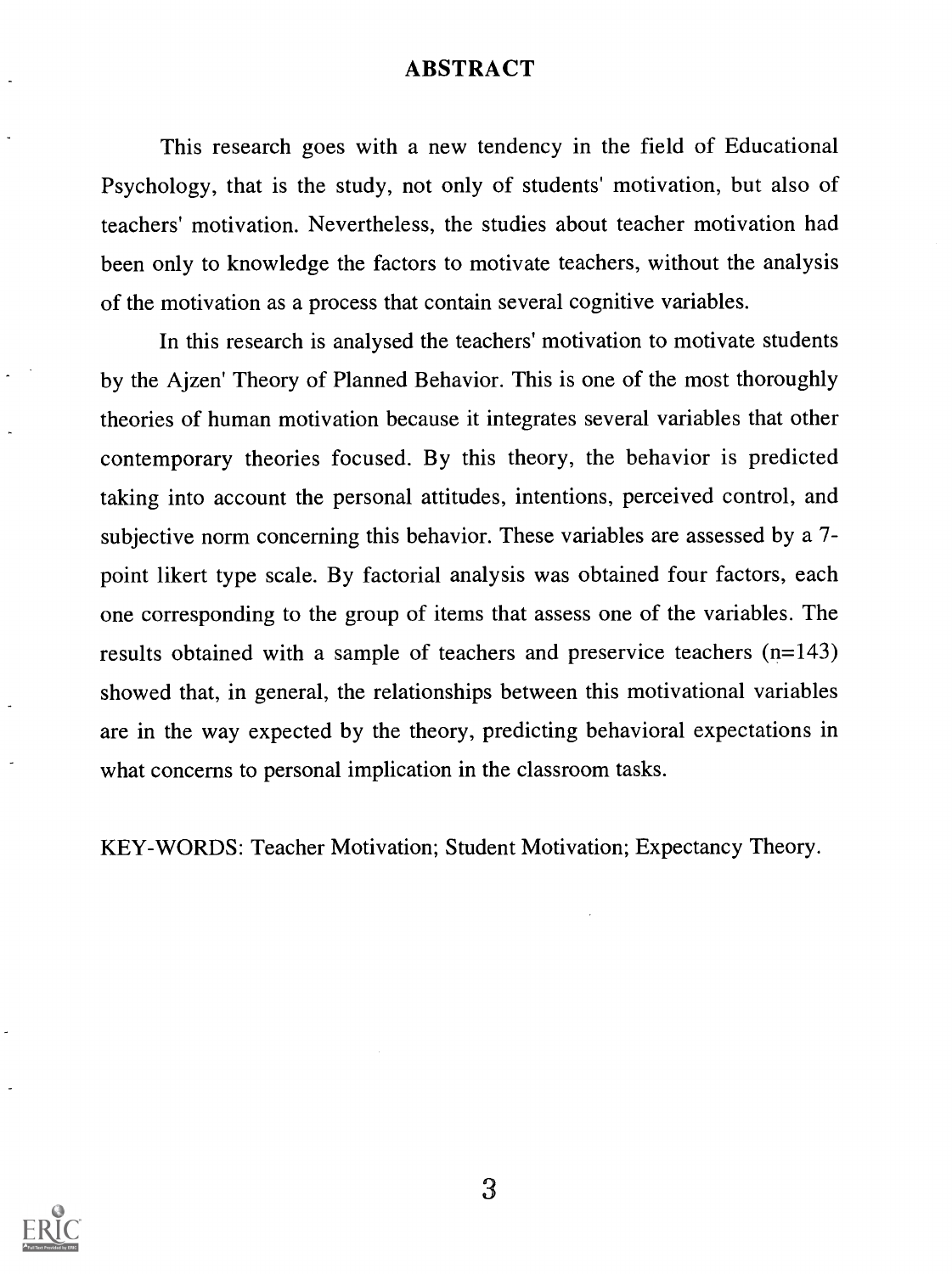# STUDY OF TEACHERS' MOTIVATION TO MOTIVATE STUDENTS BY THE THEORY OF PLANNED BEHAVIOR.

Saul Neves de Jesus Manuel Viegas Abreu

University of Coimbra, Portugal

### This study problem and aim.

Students' motivation to learn is one of the main preoccupations of the politicians, teachers, and families. Educational Psychology have taking into account these preoccupations, and so the students' motivation is one of the main topics of the researches in this field of Psychology. Nevertheless, if we want motivated students at ours schools, we need motivated teachers (Czikszentmihalyi, 1982; Deci & Rayn, 1982; Jesus, 1993; Lens & Decruyenaere, 1991). Only if the teacher is involved in school activities he could motivate the students for these activities.

This study aim is to analyse the teacher' implication to motivate his students, by the Theory of Planned Behavior (Ajzen, 1985), which is an extention of the Theory of Reasoned Action (Fishbein & Ajzen, 1975; Ajzen & Fishbein, 1977; Ajzen & Fishbein, 1980).

#### The Theory of Planned Behavior.

This theoretical model demand that the intention to try performing a certain behavior (It) is the- main determinant of this behavior (B). And this intention is in turn a function of attitude toward trying (At), that is the personal evaluation of this attempt, and subjective norm with regard to trying (SNt), that is the subjective perception of the social pressures to fulfil this behavior. The attitude is determined by salient beliefs (expectancy) regarding the consequences of behavioral attempt and by evaluations (valence) of these

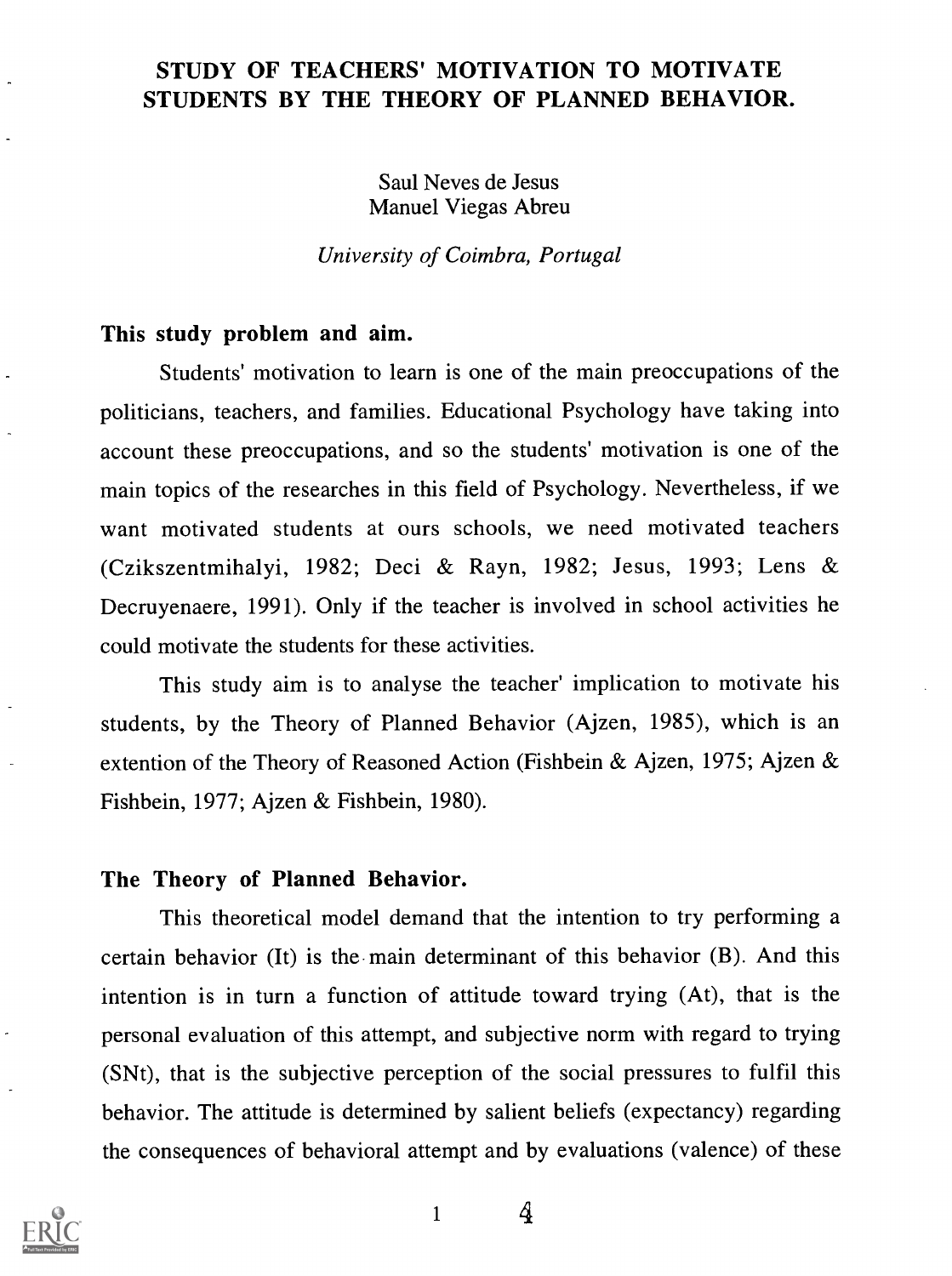consequences. The subjective norm is viewed as based on the person's beliefs about the judgments of important social referents, and on the person's motivation to agree with them.

The more favorable a person's attitude toward trying to perform a behavior, and the more he believes that important others think he should try, the stronger his intention to try this behavior. Nevertheless, the subject only will be successful in his attempt if has sufficient control (C) over internal and external factors, which, in addition to effort, also influence attainment of the behavioral goal.

Another important variable proposed by this theory is the behavioral expectation (BE), that is the person's estimate of the likelihood that he actually will perform a certain behavior. Generally speaking, people will expect to perform a behavior if they intend to try it (It) and if they believe that they can control it (bc). The higher is the correspondence between the person's belief in his control over the behavior (bc) and the degree of his actual control (C), the higher is the correlation between behavioral expectation (BE) and actual behavior (B).

The researches usually assess the correlations between the attitudes (At) and the subjective norms (SN) with the intentions (It), on the one hand, and between the intentions (It) and the beliefs in control (bc) with the behavior (B), on the other hand. The assessement is made by a series of 7-point scales of the semantical differential type. The results have showed significant correlations as foreseen by the Theory of Planned Behavior (Ajzen, 1985; Schifter & Ajzen, 1985).

### Hypotheses

The major hypotheses of the present study can be stated as follows: first, it is expected that intentions (It) to motivate students can be predicted from attitudes (At) and subjective norm (SNt); second, intentions (It) and perceived

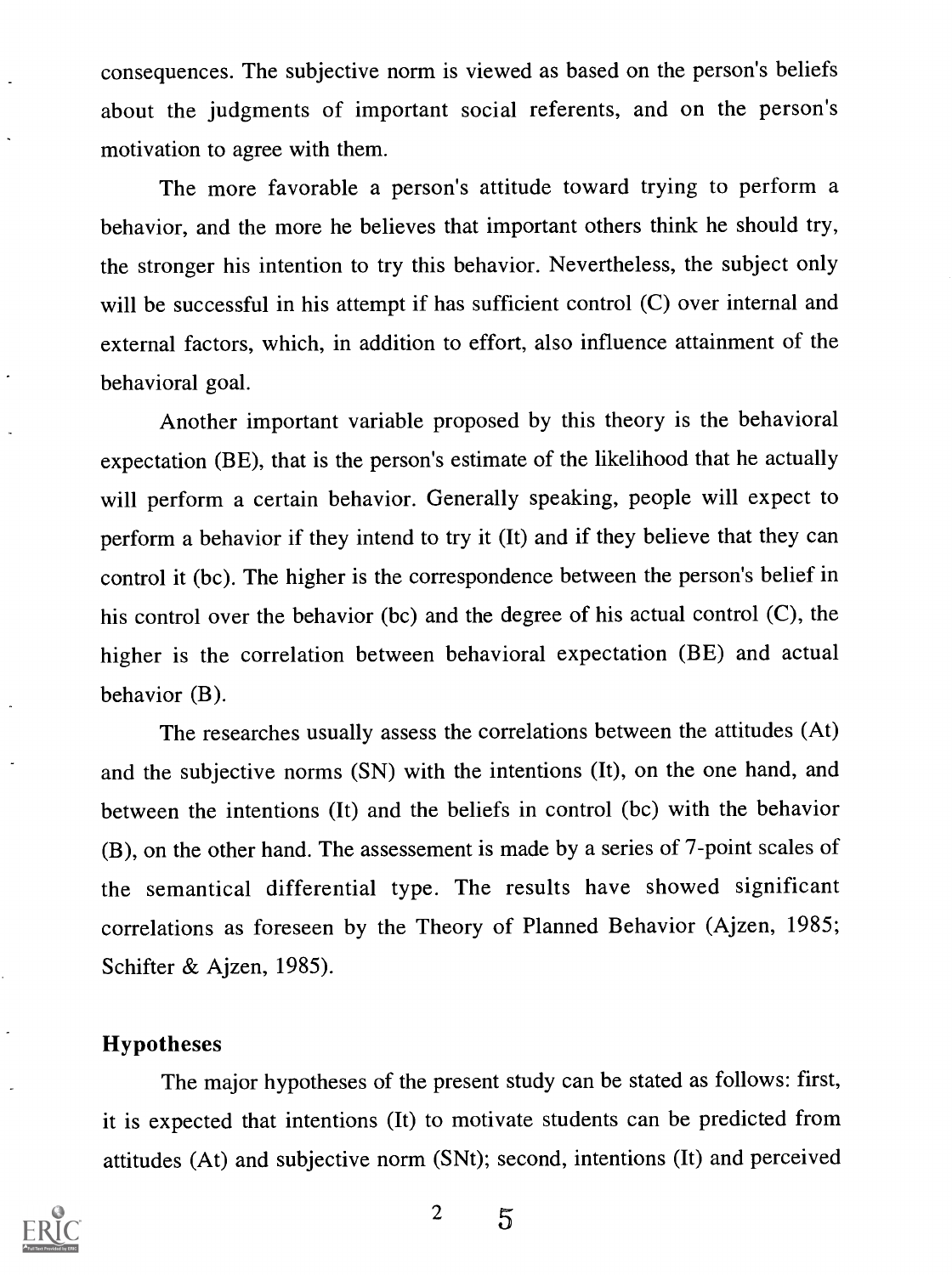control (bc) should in turn permit prediction of behavioral expectation (BE) (see fig. 1).

Simultaneously, is analysed if there are some differences between teachers and preservice teachers in what concerns to the results obtained at the measured variables (see table 2).

### Sample and procedure

A total of 143 subjects, 69 teachers and 74 preservice teachers, answered collectively to the questionnaires, on June of 1993. At the sub-sample of teachers, 51 are female and 18 are male, with ages between 22 and 53 years old (M=30.8) and time of professional practice between 1 and 23 years (M=5.9). At the sub-sample of preservice teachers, 57 are female and 17 are male, with ages between 21 and 33 years old (M=23.7).

### **Questionnaires**

The questionnaire began with a series of background questions, including present age, sex and, for the teachers, the time of professional practice.

The next part consisted of twenty questions assessed on a 7-point semantic differential type scales. To assess the attitude toward motivate the students, respondents were asked to rate "for me motivated students to learn is..." on a five evaluative scales whose endpoints were labed bad-good, harmful-beneficial, undesirable-desirable, weak-strong, and useless-useful. To obtain a measure of the subjective norm the respondents indicated whether five referents who were important to them (the students, the students families, the others teachers, his own families and friends, and the school directors) thought they should (or should not) motivate students to learn. Intentions to motivate students were assessed by asking the respondents to rate the degree of intention/ trying/ decision/ determination/ purpose to motivate students to

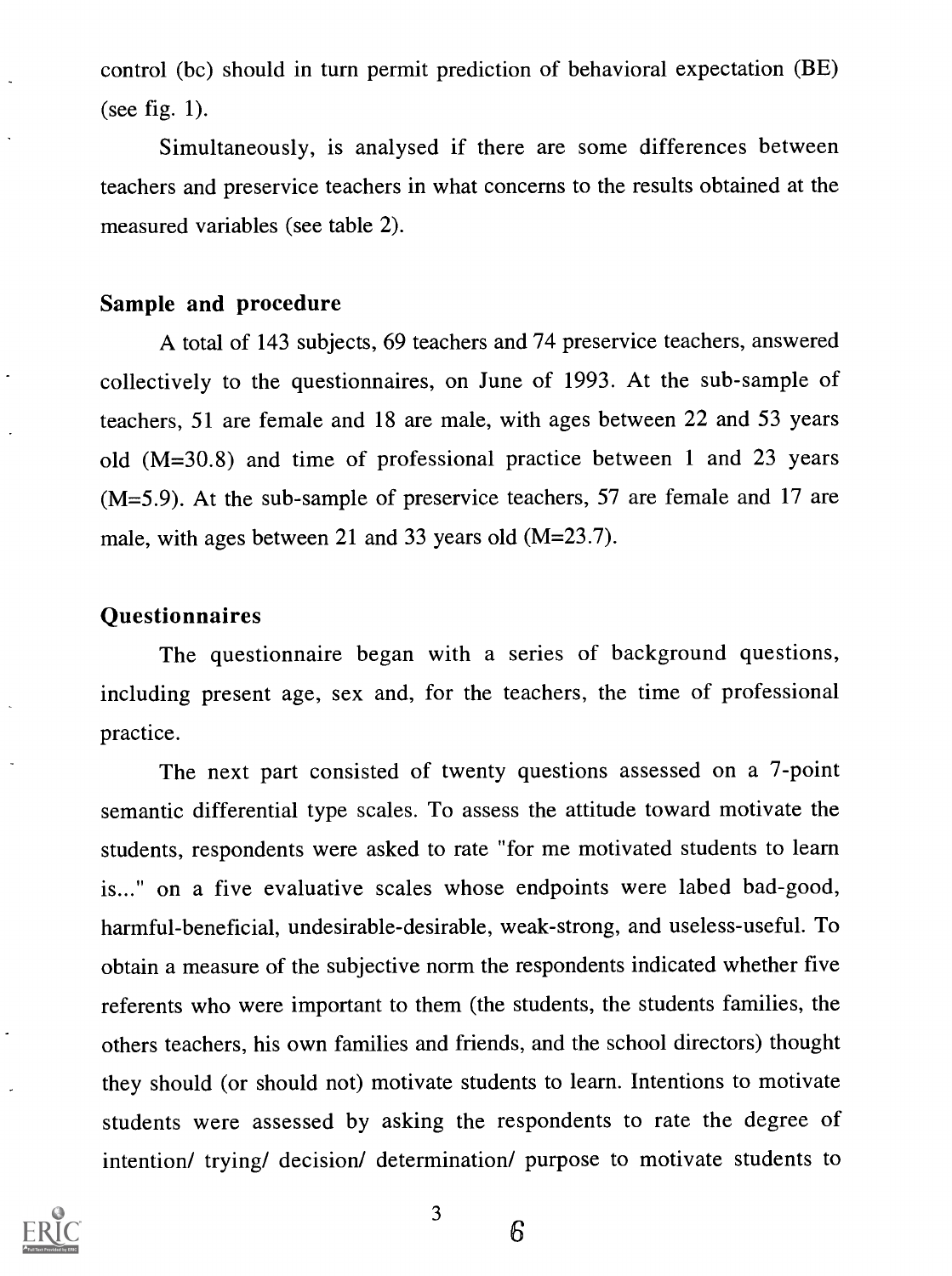learn, from not at all to very much. The perceived control were also assessed by averaging responses about the degree of success/ fulfil/ control/ reach/ attain the students motivation to learn if trying to, from not at all to very much.

The measure of behavioral expectation is obtained by eleven classroom behaviors, for example, "eulogy the students when they are involved at the classroom tasks", "diversify the teaching strategics (group working, discussion, etc)", and "presents the practical usefulness of the programatic matters". To which behavior the respondents should point out the degree of the expectancy of fulfiling this, on a 7-point lykert type scale, from never (1) to always (7). The item-total correlations, without the weight of the item, had values between .421 and .622, and the internal consistency of this measure, as indexed by Cronbach's alpha, was .836.

#### Results and discussion

First, is analysed the factorial structure of the questionnaire used to assess the variables proposed by the Theory of Planned Behavior. By the factorization of the principal components, followed by orthogonal transformation, is obtained a simple structure of four factors, corresponding to the four variables in study, attitude (F1), intention (F2), perceived control (F3), and subjective norm (F4). The four factors explained 76% of the total variance. At the table 1 is point out the salient loadings of the items in the factors, that is, the loadings higher than .3 (Tinsley & Tinsley, 1987).

# "Insert table 1 here"

Coefficients' alpha of .846, .867, .947 and .953 was obtained, respectively, for the measures of subjective norm, perceived control, intention and attitude.

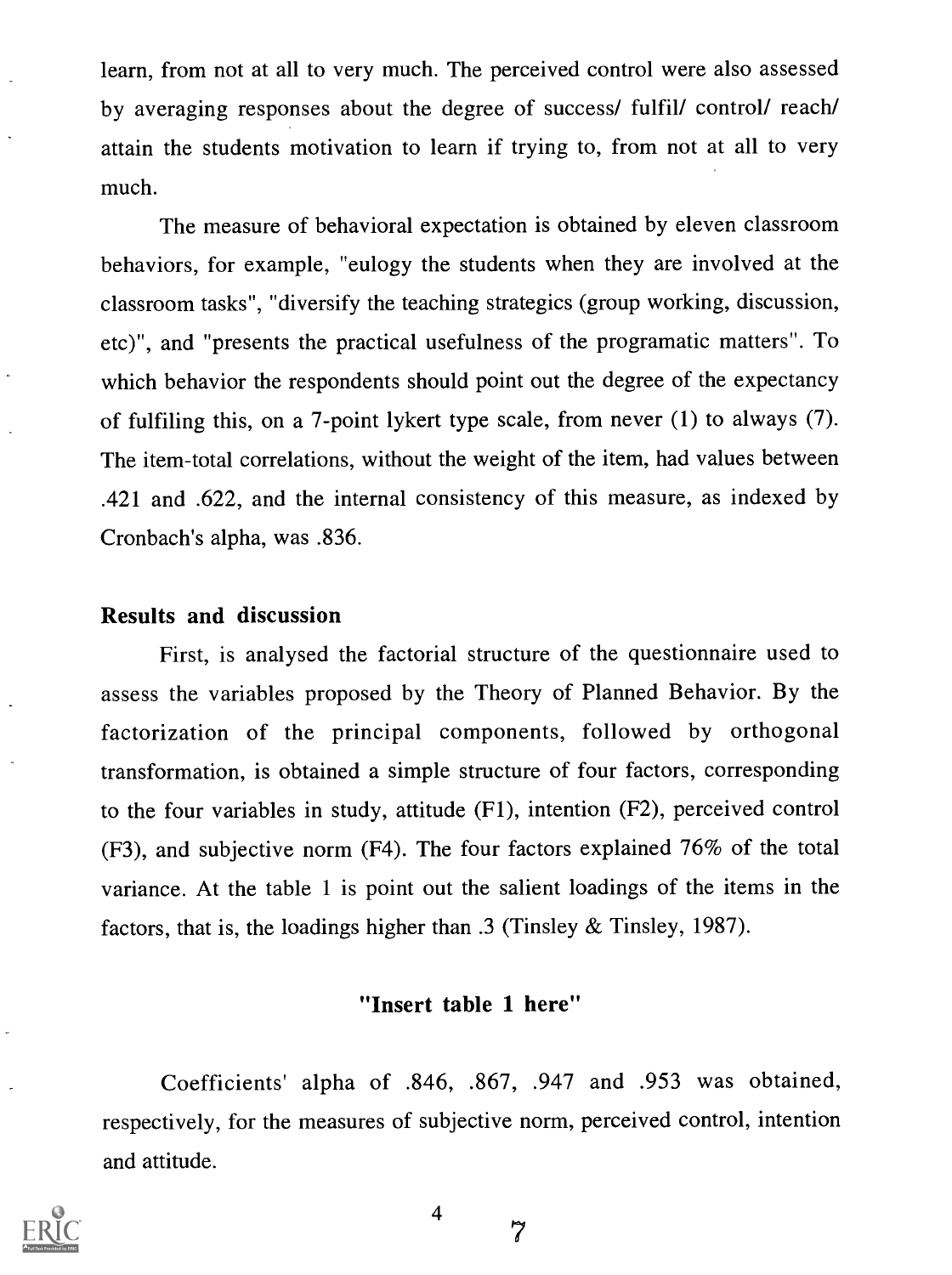These results support the adequation of the measures used to assess the variables in study. Furthermore, these measures are similar to these one's used at previous researches made by the Theory of Planned Behavior (Ajzen, 1985; Ajzen & Fishbein, 1980; Dzewaltowski, Noble & Shaw, 1990; Schifter & Ajzen, 1985).

Concerning to the causal relationships between the variables, in the way foreseen by the theory, the path diagram in the figure 1 represents the hypothesized causal model, presenting the path regression coefficients.

By the multiple regression are obtained a R-squared of .082 in the equation At & SNt --> It, and a R-squared of .114 in the equation It & bc --> BE.

# "Insert figure 1 here"

The high residual coefficient (.81) shows that 65.6% of the total variance is not explained by the model. This means that in future researches some others cognitive-motivational variables should be integrated in the model.

By other way, these results shows that a linear combination of intention and perceived control permitted highly accurate prediction of behavioral expectation, and that subjective norm, but not attitude, made significant contribution to the prediction of intention. It seem that the intention to motivate students to learn is independent of personal attitude about this, but is dependent of social influences. These results do not concur with previous researches of the Theory of Planned Behavior, because at the greater part of them the contribution of attitude exceeded that of subjective norm (Ajzen, 1985). Nevertheless, the results obtained at our study are understandable if the subjects of our sample presents a lower professional intrinsic motivation (Deci & Ryan, 1991). If it happens, the subjects presents a lower professional self-



5

S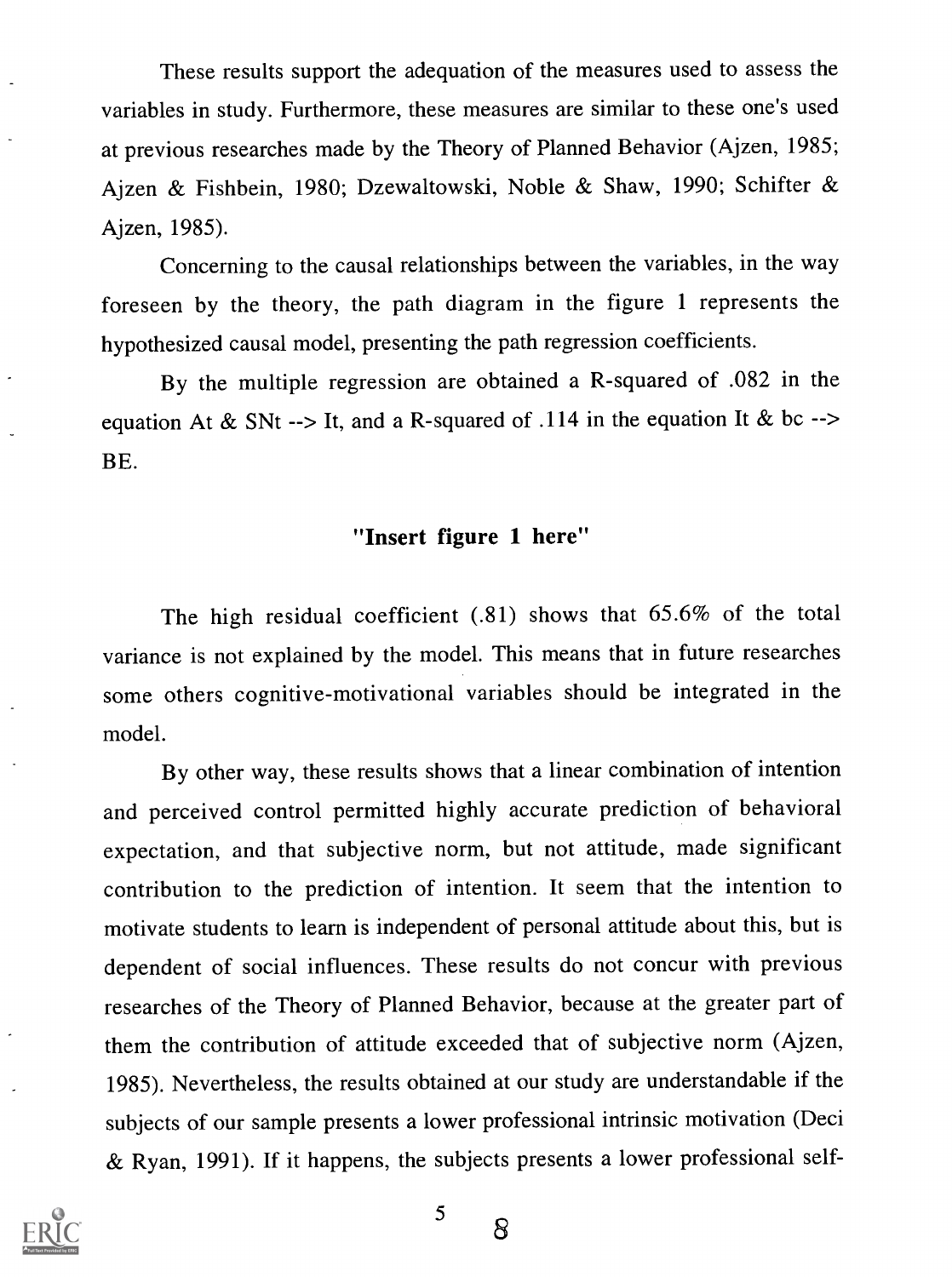determination, and so the personal attitude decrease. For these kind of subjects is the social obligation that made they try to motivate the students to learn. It is important to study intrinsic motivation in future researches about teachers' motivation.

Nevertheless the path coefficient between attitude and intention is not statistically significant, being a negative coefficient could indicate a inverse relation between these variables (Vogt, 1993). This could means that it is not the attitude that predicts the intention, as proposed by the Theory of Planned Behavior, but is the intention that explain the attitude, as hypothesized by Nuttin's Relational Theory of Motivation (1980). This is another question to analyse in future researches.

Finnaly, is analysed if the professional practice have significant influences in the results obtained at the measured variables by one-way Anova's. The results show that the preservice teachers have a more positive attitude to try to motivate the students to learn and a higher belief that theirs referents think that they should try this than the teachers (see table 2).

### "Insert table 2 here"

The results show a more positive personal attitude and a higher social pressure for the preservice teachers than for the teachers. These results could be explained by the irrealistic ideals and expectancies about teaching formed during teacher training (Bayer, 1984; Esteve, 1992; Veenman, 1984; Vila, 1988), dissonant with the students' indiscipline and disinterest at the classrooms (Abraham, 1988; Jesus, 1992).

#### Future research directions

Longitudinal studies with beegining teachers should be done. At the first moment, before the beegining of professional practice, are assessed the



9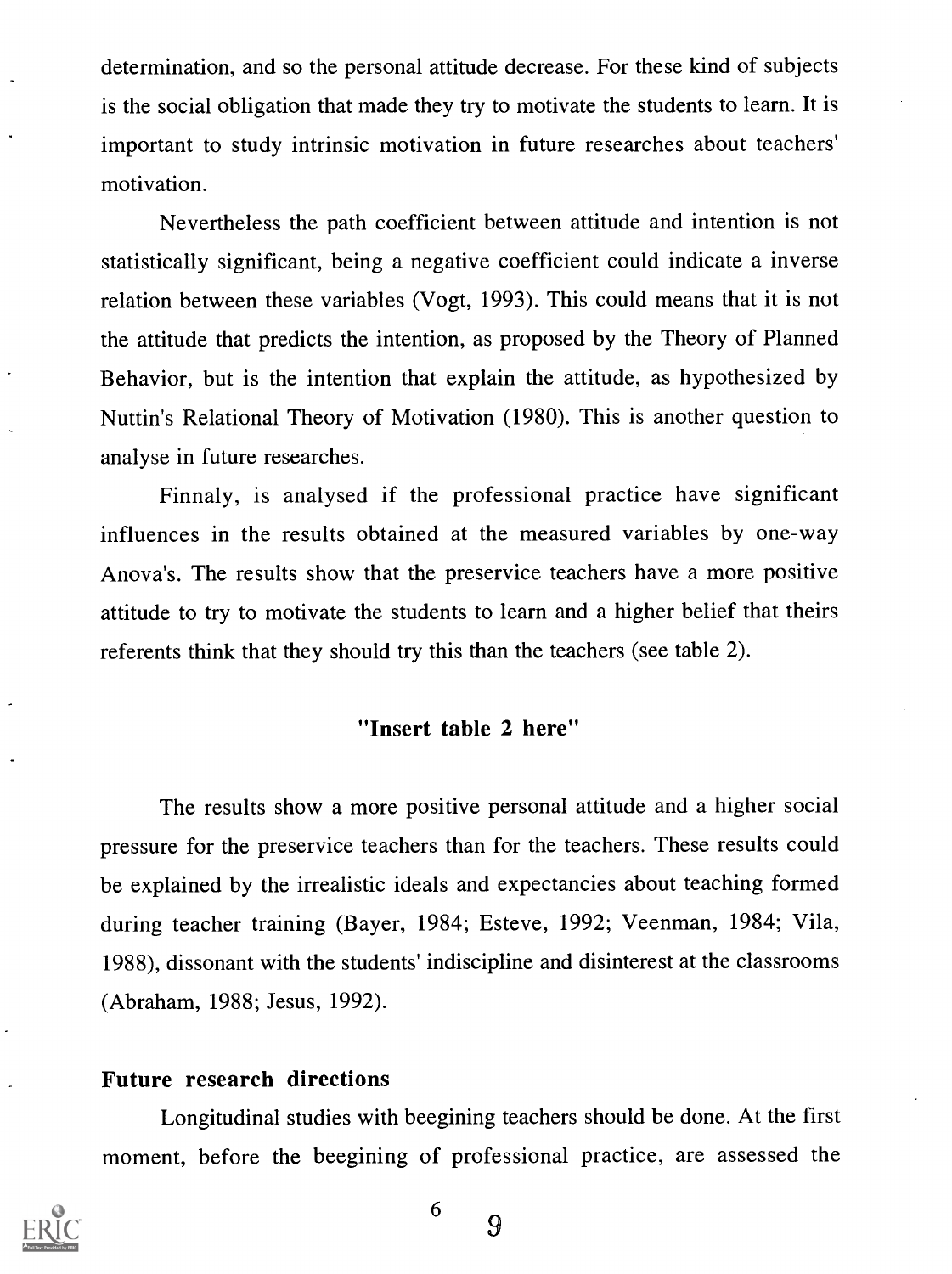variables attitude, subjective norm, intention, perceived control and behavioral expectation. At the second moment, after some time of professional practice, should also be assessed the real behavioral implication of teachers to motivate students to learn, during this initial period of professional experience. On the one hand, this kind of studies allow for the assessment of the influences of real experienced control of the professional situations, which could interfere towards the attempt to motivate students to learn, over the development of the variables proposed by the theory. On the other hand, it permits analyse the relationship between the behavioral expectation, assessed at the first moment, and the real behavior, assessed at the second moment.

Another proposed for future researches is the inclusion of some others cognitive-motivational variables, namely the intrinsic motivation to teach (Deci & Ryan, 1982), in the theoretical model of planned behavior, in a way of explain and predict a higher variance of the behavioral expectation, as a support for more general strategics to promote teachers' and future teachers' motivation.

#### REFERENCES

- ABRAHAM, A. (1988). Etre enseignant aujourd'hui. Actes de V Congress de l'A.I.R.P.E., 11-36.
- AJZEN, I. (1985). From Intentions to Actions: A Theory of Planned Behavior. In J. Kuhl & J. Beckmann (Eds.). Action Control: From Cognition to Behavior. Berlin: Springer-Verlag, 11-39.
- AJZEN, I. & FISHBEIN, M. (1977). Attitude-behavior relations: A theoretical analysis and review of empirical research. Psychological Bulletin, 84, 888-918.
- AJZEN, I. & FISHBEIN, M. (1980). Understanding attitudes and predicting social behavior. Englewood Cliffs, NJ: Prentice-Hall.
- BAYER, E. (1984). Pratica pedagogica y representaciones de la identidad profesional del enseñante. In J. M. Esteve (Ed.), Profesores en conflicto. Madrid: Narcea, S. A. de Ediciones, 107-122.

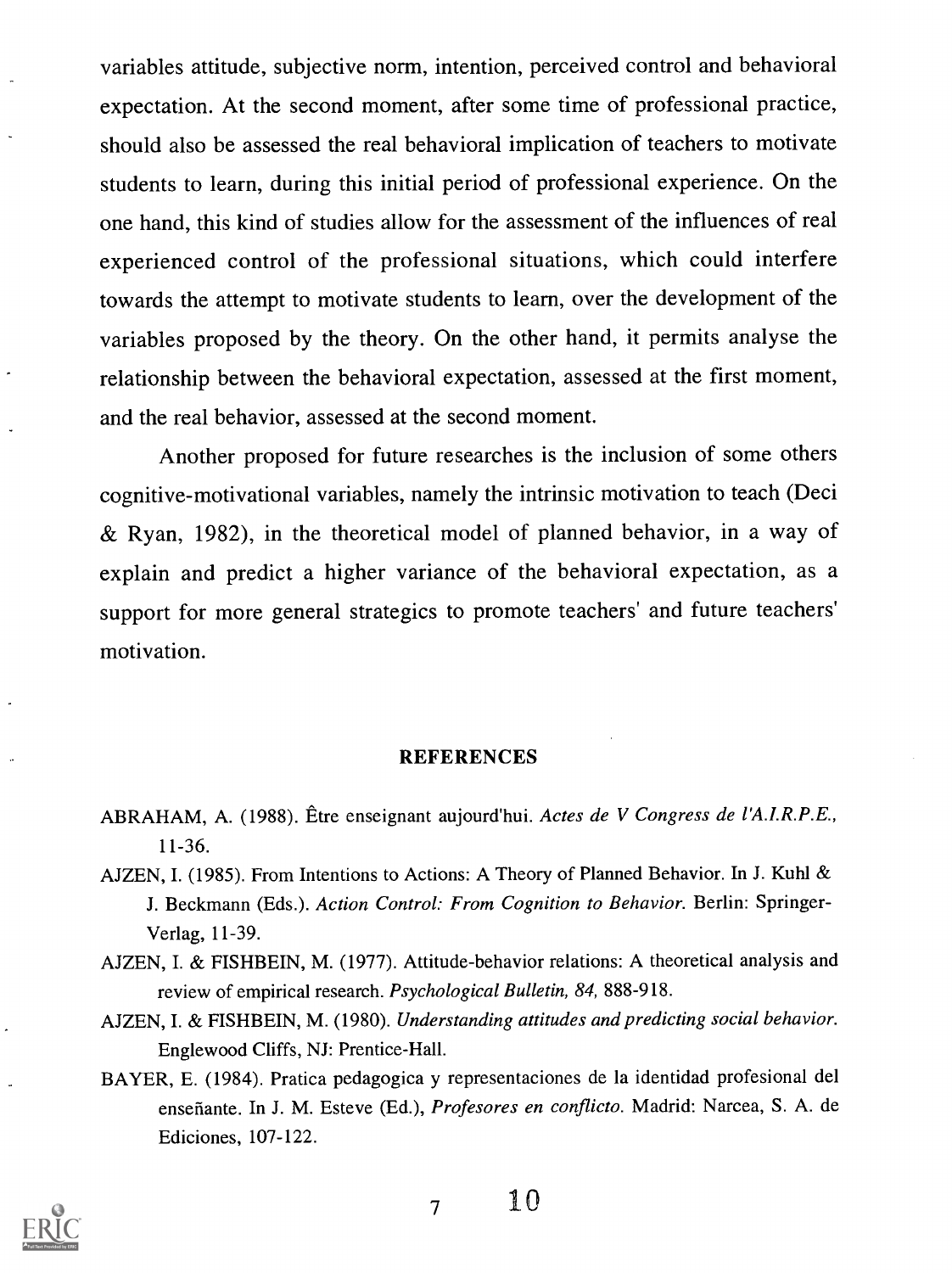- CZIKZENTMIHALYI, M. (1982). Intrinsic motivation and effective teaching: A flow analysis. In J. Bess (Ed.), Motivating Professors to Teach Effectively. San Francisco: Jossey-Bass Inc., 15-26.
- DECI, E. & RYAN, R. (1982). Intrinsic motivation to teach: Possibilities and obstacles in our Colleges and Universities. In J. Bess (Ed.), Motivating Professors to Teach Effectively. San Francisco: Jossey-Bass Inc., 27-36.
- DECI, E. & RYAN, R. (1991). Intrinsic motivation and self-determination in human behavior. In R. Steers & L. Porter (Eds.), Motivation and work behavior. New York: McGraw-Hill, 44-57.
- DZEWALTOWSKI, D. A., NOBLE, J. M. & SHAW, J. M. (1990). Psysical activity participation: Social cognitive versus the theories of reasoned action and planned behavior. Journal of Sport and Exercise Psychology, 11, 251-269.
- FISHBEIN, M. & AJZEN, I. (1975). Belief, attitude, intention, and behavior: An introduction to theory and research. Reading, MA: Addison-Wesley.

ESTEVE, J. M. (1992). 0 mal-estar docente. Lisboa: Escher.

- JESUS, S. N. (1991). Intrinsic and Extrinsic Motivational Objects in Teachers and Future Teachers. Proceedings of XIV ISPA Colloquium. Braga: Universidade do Minho, 470- 486.
- JESUS, S. N. (1992). Gestão da "disciplina" na sala de aula e inovação educacional. Noesis, 23, 70-74.
- JESUS, S. N. (1993). Teachers' and Future Teachers' Motivation and Professional Fulfilment. Paper presented at the 18 th Conference of Association for Teacher Education in Europe, Lisboa.
- LENS, W. & DECRUYENAERE, M. (1991). Motivação e desmotivação no ensino secundário: as características dos alunos. Psychologica, 6, 13-31.
- NUTTIN, J. (1980). Théorie de la motivation humaine. Du besoin au project d'action. Paris: Presses Universitaires de France.
- SCHIFTER, D. & AJZEN, I. (1985). Intention, Perceived Control, and Weight Loss: An Application of the Theory of Planned Behavior. Journal of Personality and Social Psychology, 49, 843-851.
- TINSLEY, H. E. & TINSLEY, D. J. (1987). Uses of Factor Analysis in Counseling Psychology Research. Journal of Counseling Psychology, 34, 414-424.

VILA, J. V. (1988). La crisis de la función docente. Valencia: Promolibro.

VEENMAN, S. (1984). Perceived problems of begining teachers. Review of Educational Research, 54, 143-178.

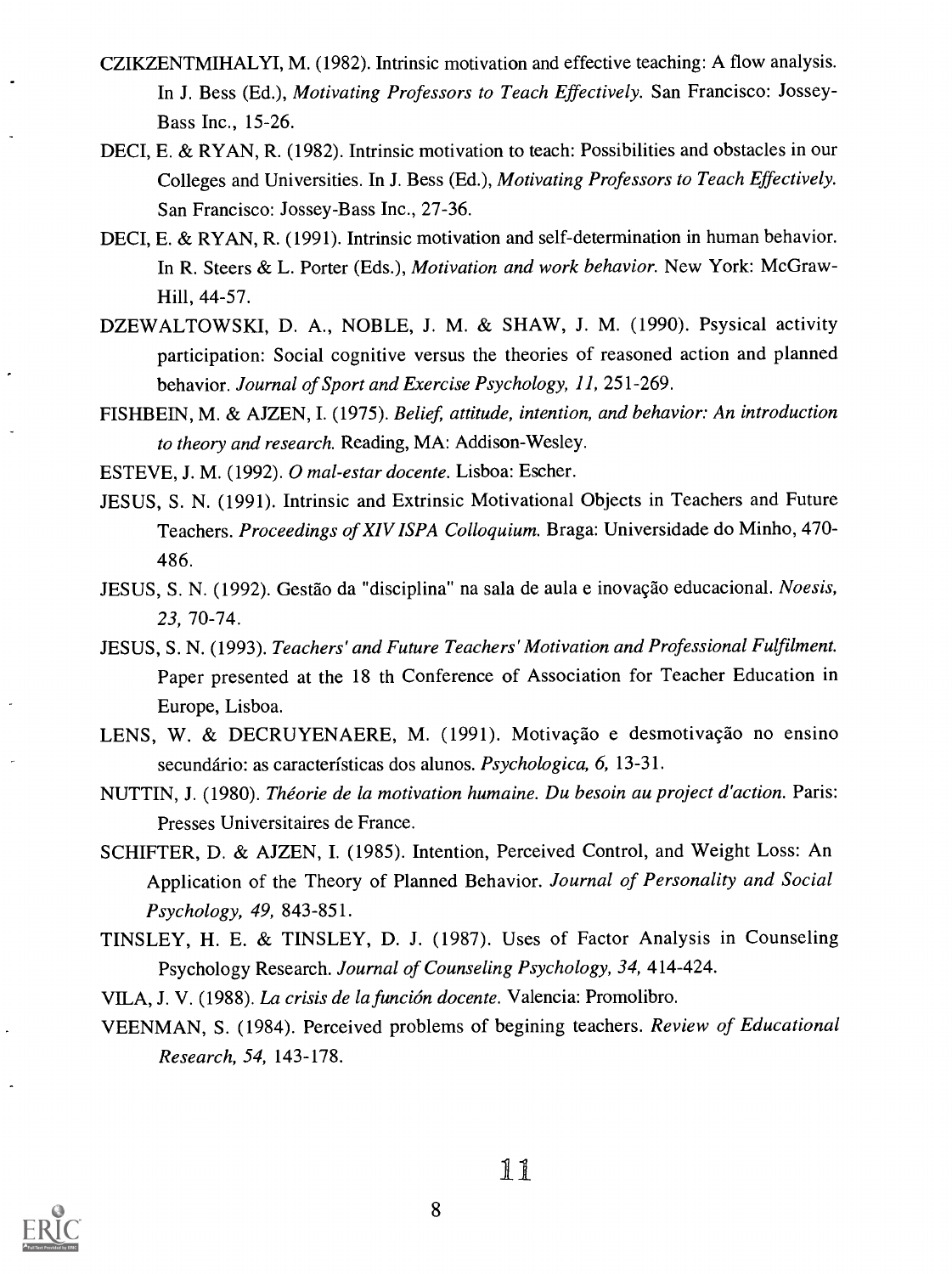# TABLES

| Table 1. - Items loadings in each factor, communalities (hi2), and |  |  |  |
|--------------------------------------------------------------------|--|--|--|
| eighenvalues of the factorial solution, after orthogonal           |  |  |  |
| transformation, using the method default.                          |  |  |  |

|                 | F1       | F2      | F <sub>3</sub> | F <sub>4</sub> | h2     |
|-----------------|----------|---------|----------------|----------------|--------|
| $\mathbf{1}$    | .897     | .033    | .044           | .203           | .850   |
| $\overline{2}$  | .887     | .041    | .064           | .164           | .819   |
| $\overline{3}$  | .874     | .135    | .013           | .238           | .839   |
| $\overline{4}$  | .909     | .097    | .011           | .159           | .861   |
| 5 <sup>5</sup>  | .938     | .095    | .019           | .097           | .899   |
| 6               | .192     | .212    | .096           | .561           | .406   |
| $7\overline{ }$ | .133     | .082    | .020           | .899           | .832   |
| 8               | .252     | .158    | $-.190$        | .804           | .771   |
| 9               | .275     | .149    | $-.067$        | .801           | .745   |
| 10              | .030     | $-.030$ | .070           | .785           | .623   |
| 11              | .014     | .854    | .111           | .131           | .758   |
| 12              | .108     | .879    | .121           | .174           | .830   |
| 13              | .140     | .894    | .175           | .048           | .853   |
| 14              | .070     | .900    | .150           | .077           | .842   |
| 15              | .074     | .897    | .162           | .121           | .850   |
| 16              | .124     | $-.007$ | .803           | $-.085$        | .667   |
| 17              | $-0.012$ | .53     | .879           | .063           | .800   |
| 18              | .026     | .098    | .905           | .027           | .830   |
| 19              | $-.075$  | .194    | .869           | $-.003$        | .799   |
| 20              | .054     | .247    | .511           | $-.004$        | .325   |
| Eighenvalues    | 6.401    | 4.115   | 2.648          | 2.035          | 15.199 |
| % Variance      | 32%      | 20.6%   | 13.2%          | 10.2%          | 76%    |



 $\bar{\phantom{a}}$ 

i.

í.

 $\overline{a}$ 

l,

 $\overline{\phantom{a}}$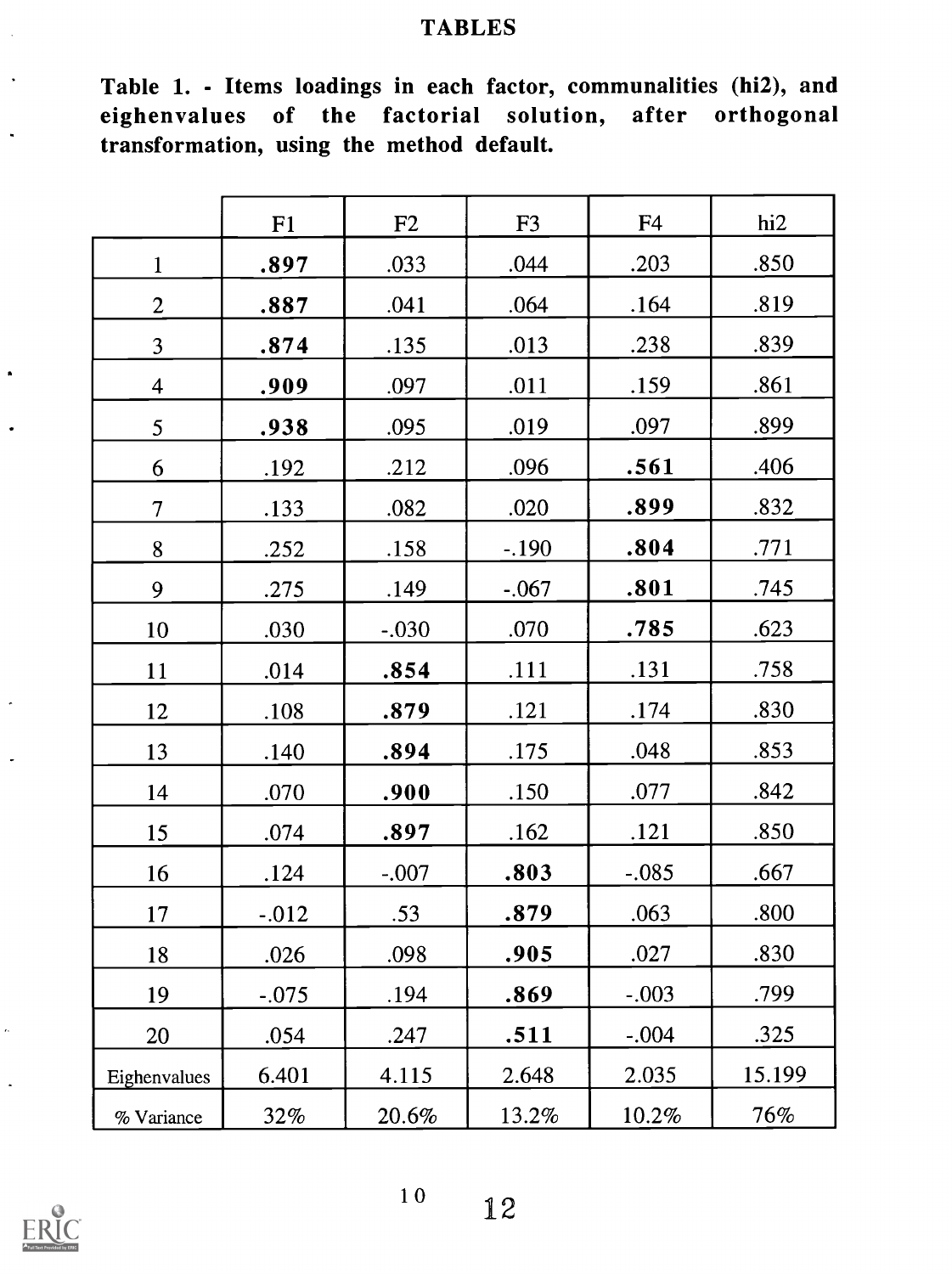Figure 1. - The path diagram with coefficients from the regression runs.



 $*p<.05; **p<.01$ 

Table 2. - Mean values for the variables of the Theory of Planned Behavior, at each one of the two conditions of professional practice.

|                               | yes    | no     | $\mathbf F$ |       |
|-------------------------------|--------|--------|-------------|-------|
| Attitude                      | 32.478 | 33.986 | 5.186       | .0243 |
| Subjective Norm               | 29.710 | 31.432 | 4.326       | .0394 |
| Intention                     | 32.652 | 33.095 | 0.710       | .4009 |
| Perceived Control             | 26.232 | 27.500 | 3.519       | .0627 |
| <b>Behavioral Expectation</b> | 63.232 | 62.541 | 0.283       | .5956 |



 $\overline{\phantom{a}}$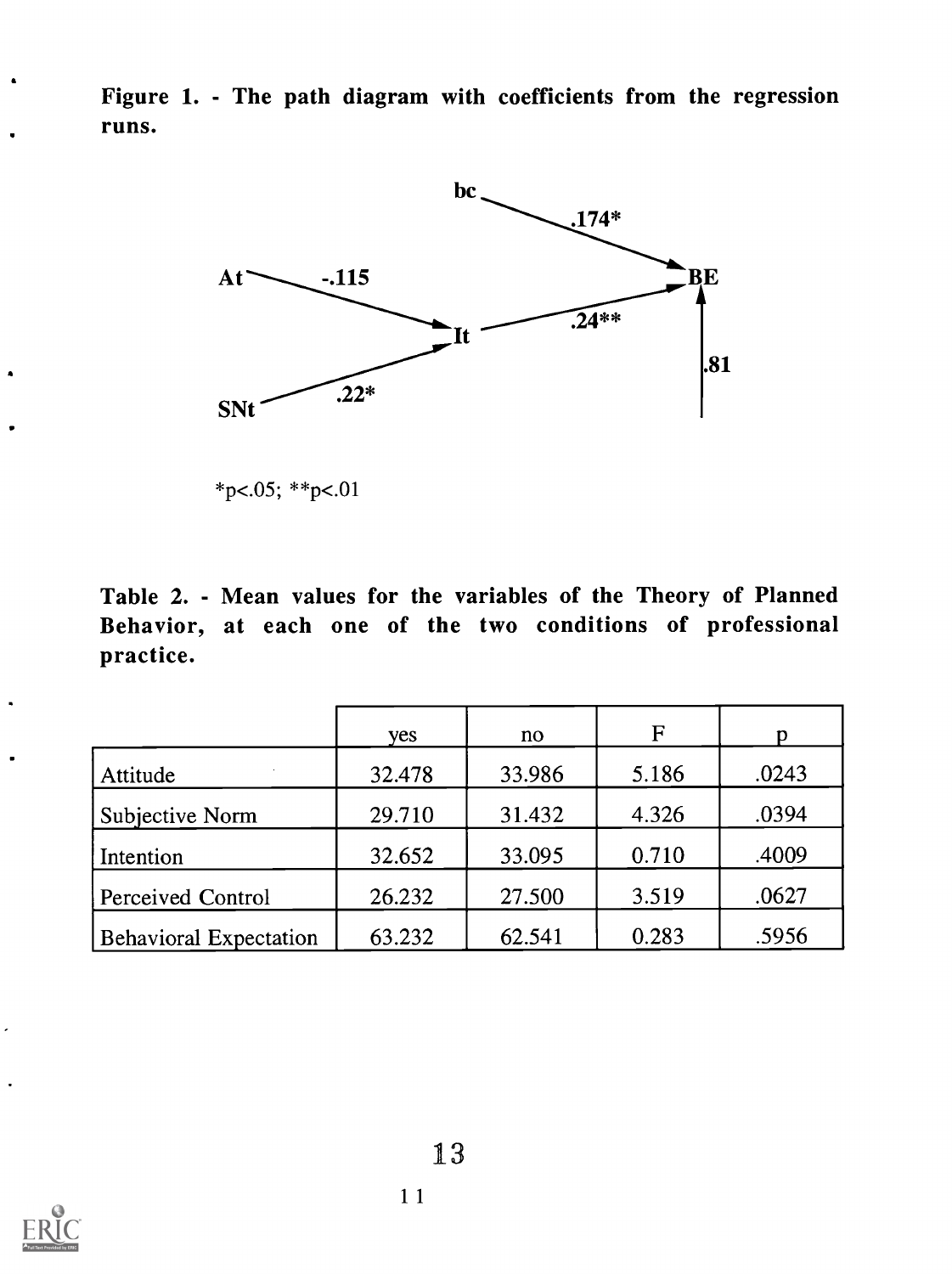

 $\bullet$   $\Lambda$   $\sim$   $_{\rm 2000}$ 

| $M$ $\sim$ $M$ $\sim$ $M$ $\sim$ $M$ $\sim$ $M$ $\sim$ $M$ $\sim$ $M$ $\sim$ $M$ |  | T68C |                          |
|----------------------------------------------------------------------------------|--|------|--------------------------|
| Corporate Source:                                                                |  |      | <b>Publication Date:</b> |
|                                                                                  |  |      | aa                       |

#### II. REPRODUCTION RELEASE:

In order to disseminate as widely as possible timely and significant materials of interest to the educational community, documents announced in the monthly abstract journal of the ERIC system, Resources in Education (RIE), are usually made available to users in microfiche, reproduced paper copy, and electronic/optical media, and sold through the ERIC Document Reproduction Service (EDRS) or other ERIC vendors. Credit is given to the source of each document, and, if reproduction release is granted, one of the following notices is affixed to the document.

If permission is granted to reproduce and disseminate the identified document, please CHECK ONE of the following two options and sign at the bottom of the page.



Level 1

Level 2

Documents will be processed as indicated provided reproduction quality permits. If permission to reproduce is granted, but neither box is checked, documents will be processed at Level 1.

"I hereby grant to the Educational Resources Information Center (ERIC) nonexclusive permission to reproduce and disseminate this document as indicated above. Reproduction from the ERIC microfiche or electronic/optical media by persons other than ERIC employees and its system contractors requires permission from the copyright holder. Exception is made for non-profit reproduction by libraries and other service agencies to satisfy information needs of educators in response to discrete inquiries.'

| Sign                         | Signature:                                                                                                          | Printed Name/Position/Title:  |                 |
|------------------------------|---------------------------------------------------------------------------------------------------------------------|-------------------------------|-----------------|
| here $\rightarrow$<br>please | lave Nevel de ZERS                                                                                                  | PhD in Educational Ps/chology |                 |
|                              | Organization/Address:                                                                                               | Telephone:                    | <b>FAX:</b>     |
|                              | FACULTY OF PSYCHOLOGY AND EDUCATIONAL SCIENCET 039-71<br>FROM COIMBRA UNIVERSITY; R. DOCOLEGIONOVO; E-Mail Address: | 039-7191450                   | $039 - 4197465$ |
|                              |                                                                                                                     |                               | : Date:         |
| R1                           | (PORTUGAL)<br>$3000$ COIMBLA                                                                                        |                               | 20/9            |

(over)